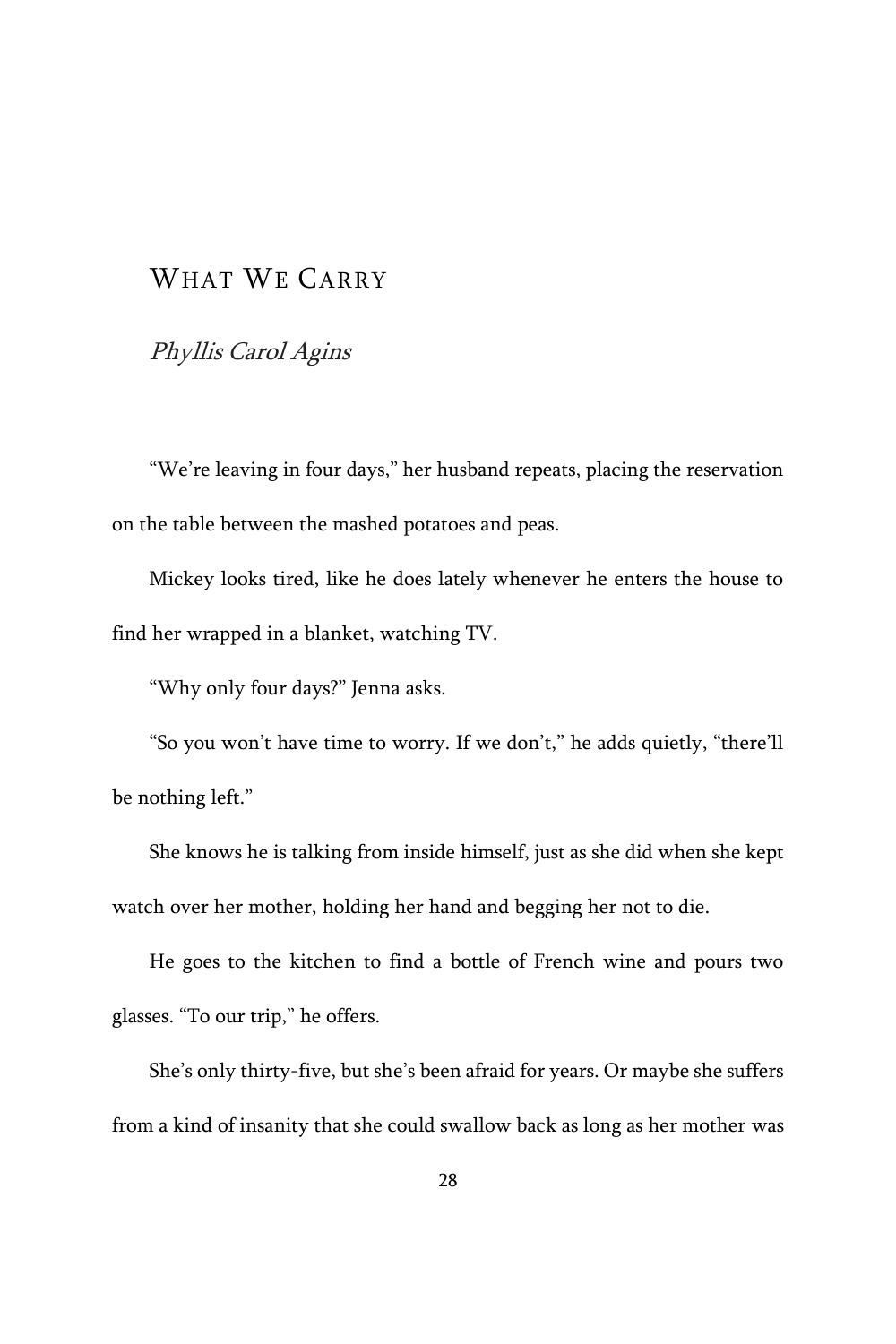still there. Love and purpose forced her into the nursing home each day to do what needed to be done. Jenna would bathe her mother, washing both legs, under her breasts, and between each finger. Her mother moaned with gratitude.

"You always had an old mother."

"I never minded," Jenna answered.

"Change-of-life baby, that's what they called you. I tried for years, you know, and nothing. Then just like the woman in the Bible—what was her name?"

"Sarah."

"Finally, you got started. Promise me," her mother pulled on Jenna's arm, "promise me you're still trying. Promise me you won't give up."

But Jenna didn't think anymore about babies—not while her mother was disappearing by inches until, finally, she lay in the hospital bed, an old baby, shrinking smaller each day under the sheets. Opening her mouth like a bird when the pureed food was waved in front of her. Until finally, the mouth stopped opening and her mother stopped asking about babies, stopped apologizing for being so old. Simply stopped.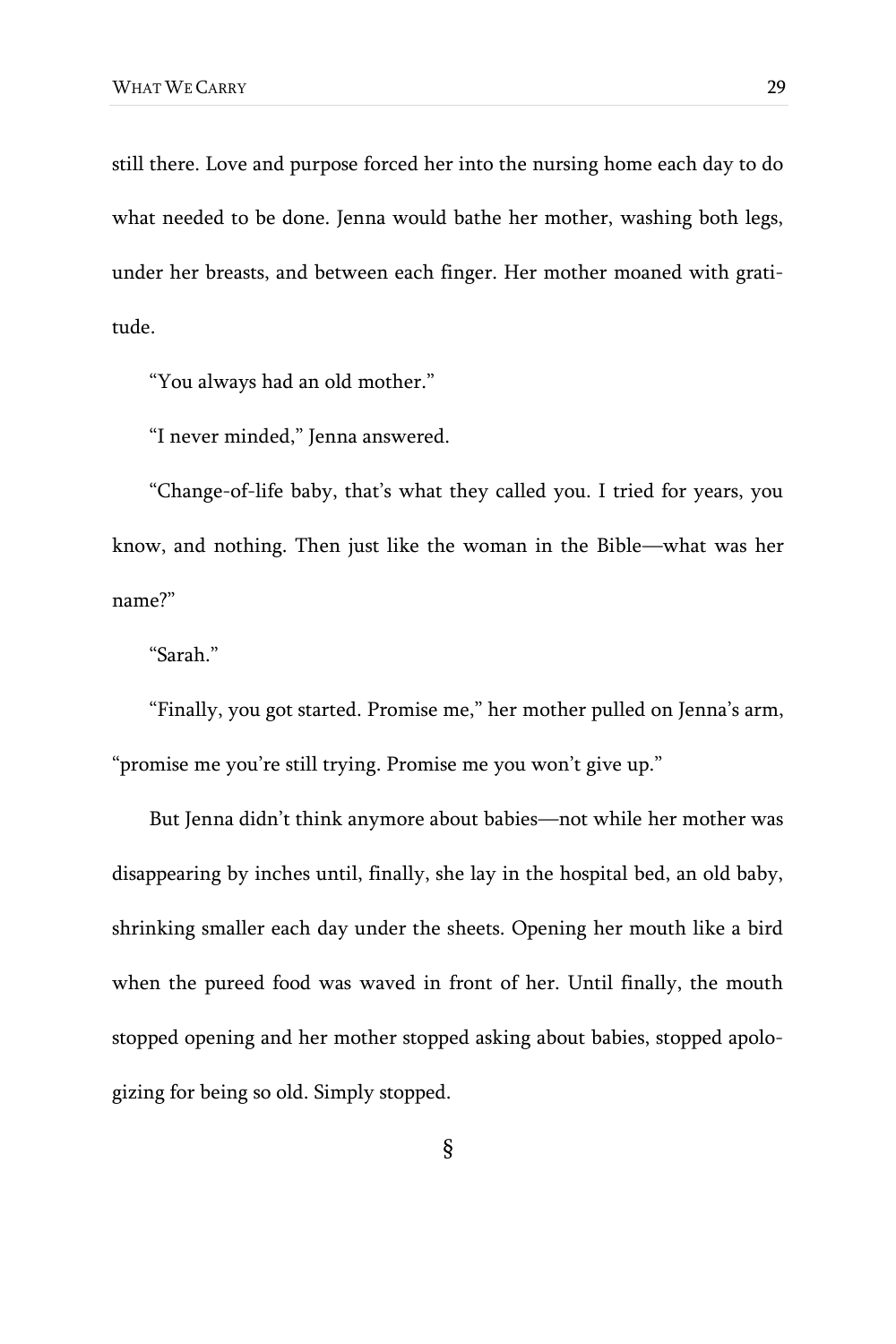They don't make love anymore—not for months, and Jenna is both afraid he doesn't desire her at all, and then happy he's leaving her alone. Infertility must run in her family, she admits to her naked body in the mirror. It has to be her fault that those invisible eggs are worth nothing. Or maybe he's found someone else like on the soaps she watches since she quit her job to care for her mother. Her body sags with that thought. Why, the signs must be everywhere for her to discover. She knows the dust and debris of their love is collecting on the floor before her, like something that must be swept away. But she has the energy only to watch the pile grow.

"Maybe you should see a shrink," one friend suggests. "Or take a pill or something. Really, you can't go on like this."

She can list what she fears. The bones of a naked chicken under her fingers before she roasts it. A particular intersection in town, where five roads converge into a point and where the light is only twenty seconds long, she's counted, and she has to run to cross in time. Left-hand turns where there's no timed turn signal. And driving on the highway because of the dangerous blind spot the mirror doesn't cover. Since her mother died, she's afraid of the dark too. With every little noise, she checks that the house alarm is on, the red button glowing in the room where she insists she can't sleep without a light.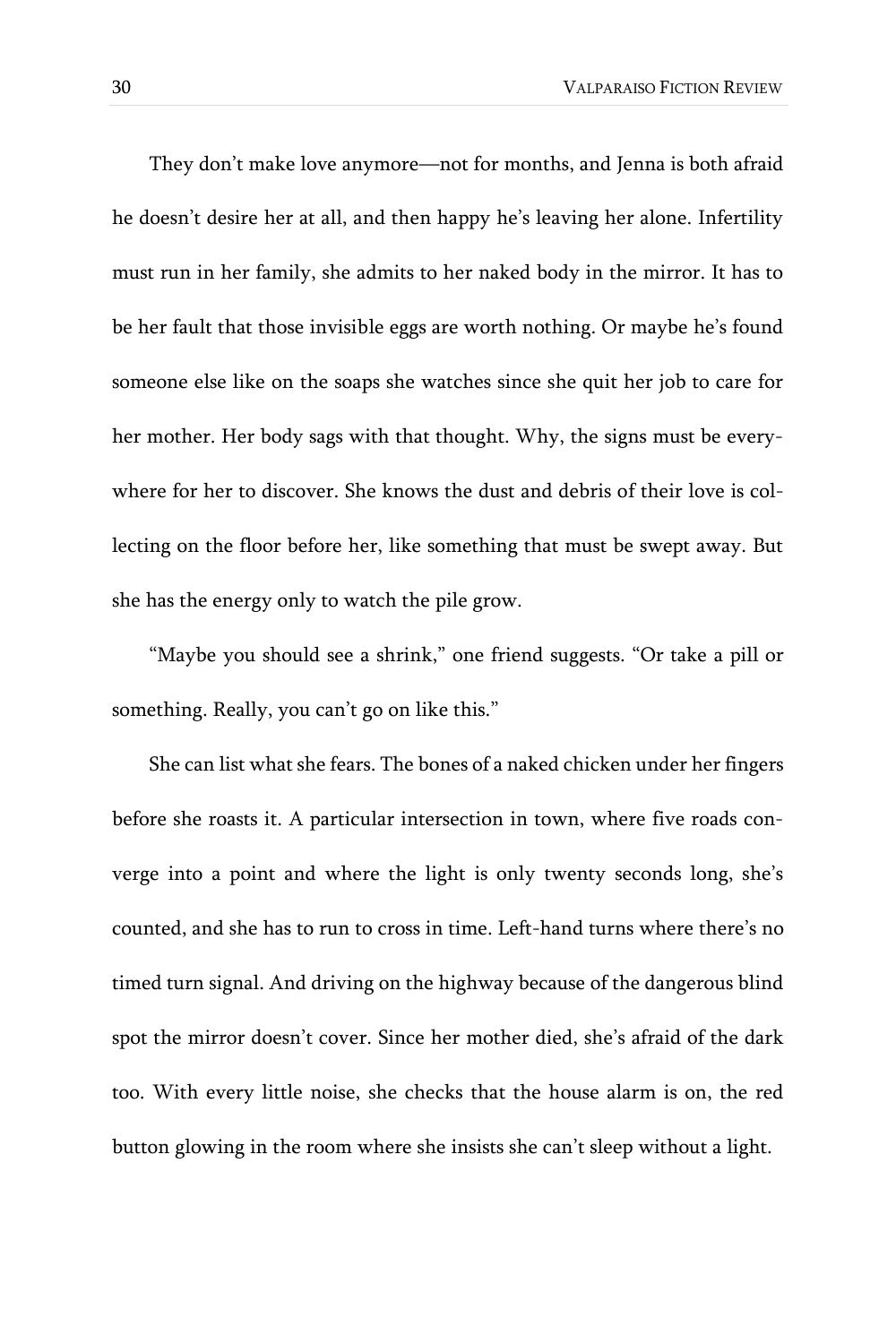And what if Mickey leaves? She imagines herself in an empty house alone with all her fears. One night she does try to explain, reaching across the bed to touch his hand.

"I don't understand," Mickey says before he switches off the TV and turns away.

#### §

At the airport in Nice, Mickey takes her arm and leads her to the waiting rental car. She knows everyone around her hates the Americans for the wars forever blossoming in their name. She tries not to think of the Bastille Day celebrations last year when eighty-six people were run down by a white truck at midnight. Trying not to remember the CNN clips of the day after when flowers covered the places where bodies had lain. There, people gathered, hands pressed to mouths or chests, heads bowed as if praying to the flowers and scattered candles that replaced once-living mothers and children. But those pictures are buckled along with her seatbelt while the notion insinuates itself. What if she finds herself in the wrong place and definitely in the wrong moment, like people are always saying on the news? Poor Joe or Samuel or Elizabeth. He didn't deserve this. She never hurt anyone.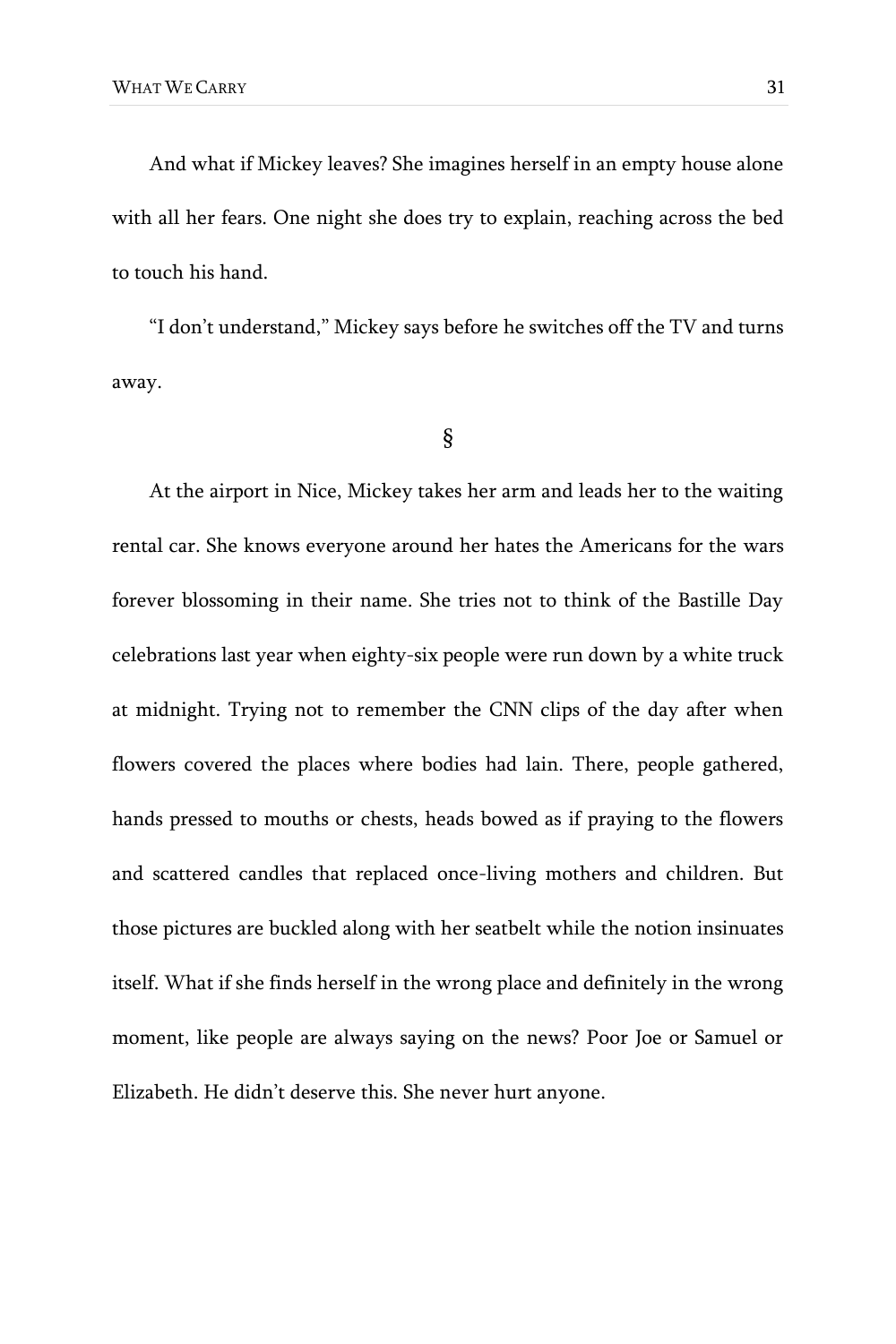And there would be the images in the newspaper and on the Web—pictures that only show the feet of a body because the rest has been torn away. Her feet, her blood. What it must be like in France with those strangers all around so you never know who your enemy is, who is really hiding behind the veil, even though the French passed laws to eliminate that possible disguise. She wants to vomit, to spit out the new fear that forces the images into her head.

"Easy-peasy," Mickey says, turning the car onto the Promenade des Anglais and heading west. "We'll take the highway. Get there really fast. Plenty of time to sightsee later."

It's been a dream of his to spend a week in Provence, snapping pictures of lavender fields and hilltop towns. Jenna knows that the people who once perched on those hills surrounded themselves with stone walls to keep out invaders and plagues. But now she's protected only by the car's thin doors and not by walls ten feet deep.

"I've really been looking forward to this," her husband tells her. "It will be good for you. For us."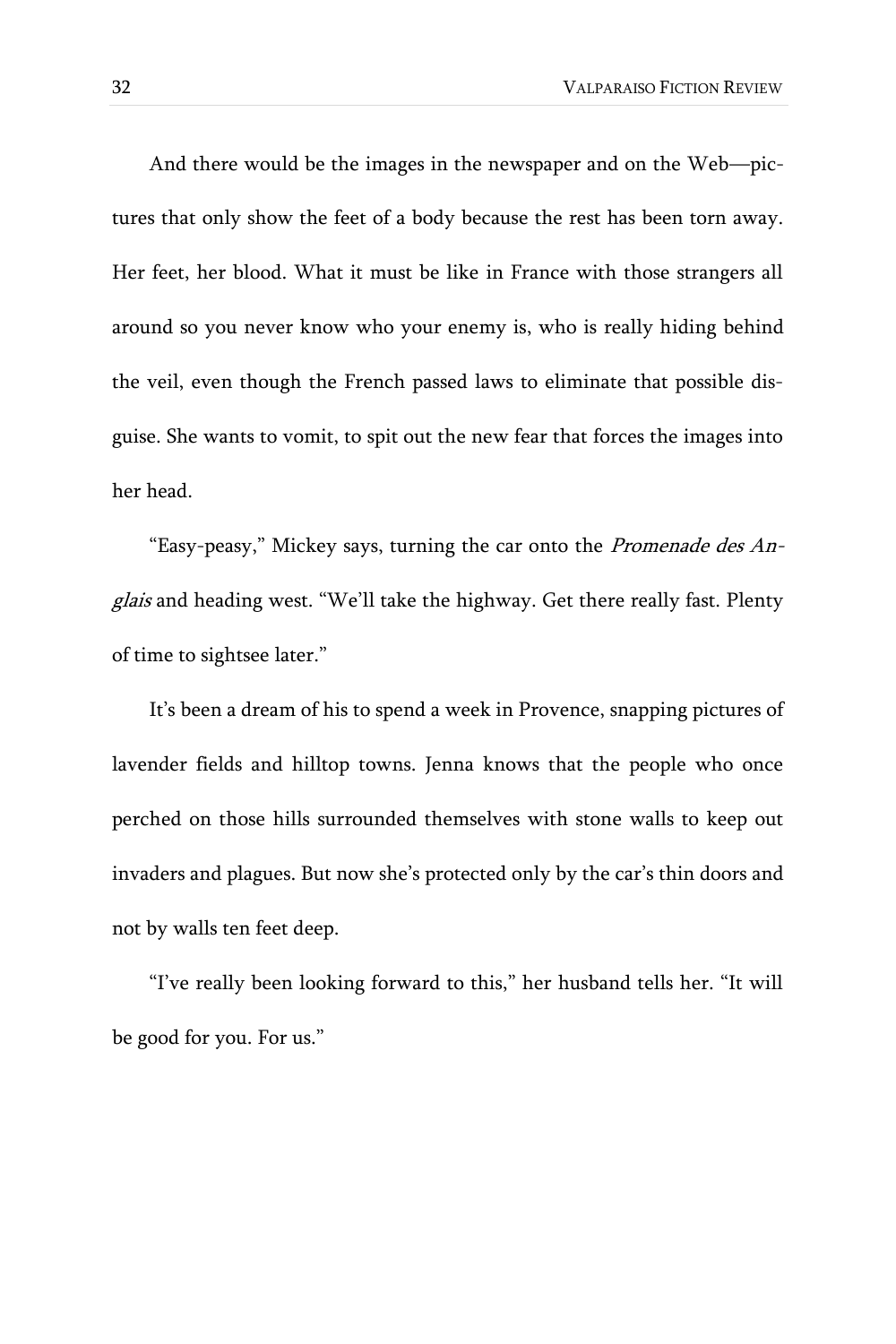For a moment, she feels sorry for him, burdened with such a wife. He's following the road, that furrow deepening between his brows, and concentrating on the French voice giving directions because he was in too much of a hurry to change it to English. Tout droit, the voice says.

"You need to keep on straight," Nina offers because she took French in college and enough remains.

"Another half hour, and I'll take the country roads."

Mickey drives like he's on the mythical Autobahn, speeding up behind a truck and then passing it with only a few seconds of the blinker. She tries to stare straight ahead, closing her eyes to the trees sliding past and the miles of concrete barriers that protect the residents unfortunate enough to live nearby. She breathes slowly because that's what she's read, in and out like a bellows, like someone playing the harmonica, but in her case, she's producing no music. The mantra I will not be afraid plays along the breath of each intake. The word relax with each exhalation.

#### §

She's not surprised when the accident happens. It's started to rain—even though her husband insists there are three hundred days of sunshine in this part of the world—and why would it rain on their first day? A sports car juts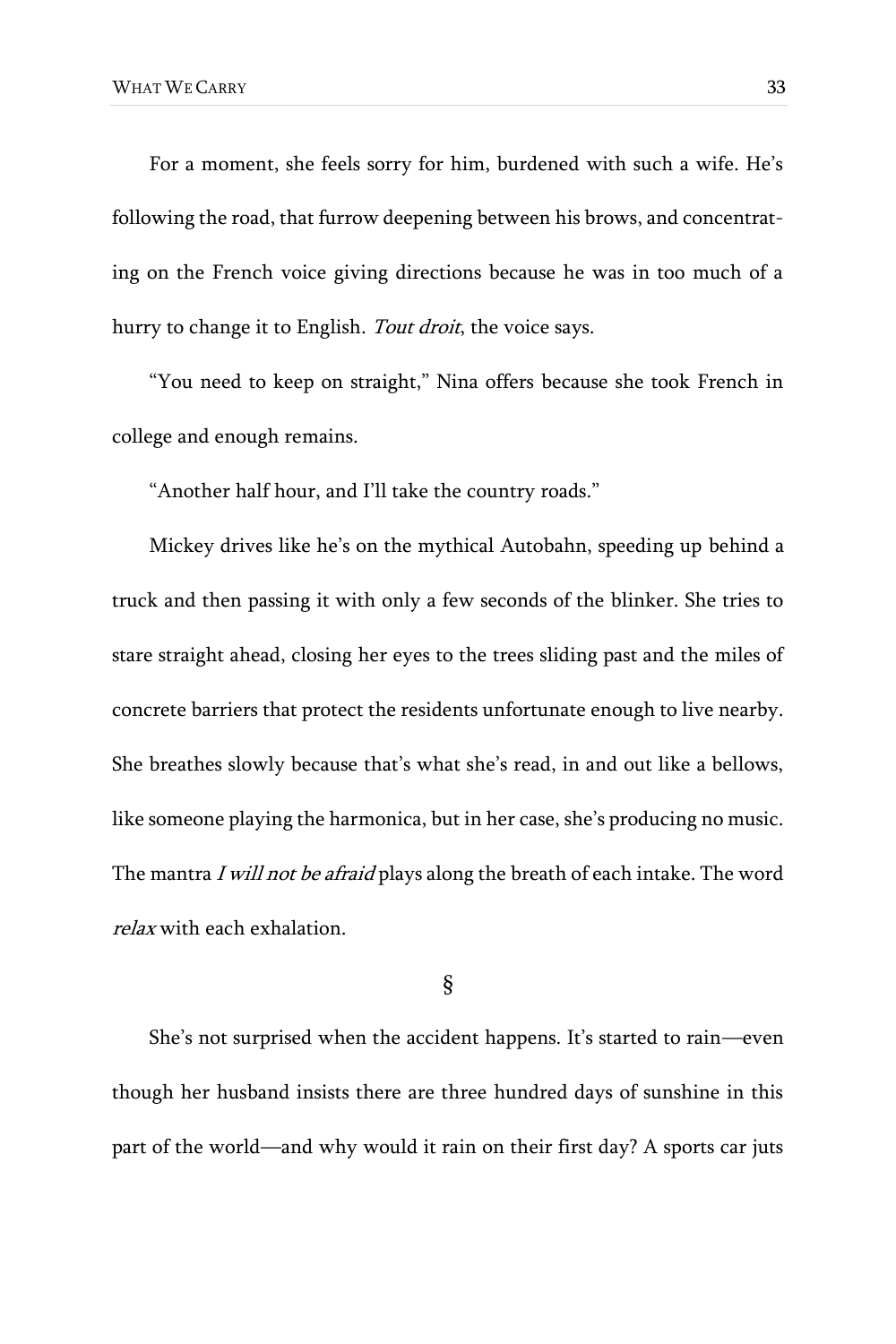into their lane from the right and speeds ahead; Mickey slows quickly, defensively. But the one behind, the one that's at least a hundred years old and shouldn't be on the road anymore and can't slow down in time, plows into them. Scratched-up gray, mismatched tires, and laden so that its body descends almost to the pavement. Balanced on its top is a hill of goods almost the same size as the car, bundled up with a tarp and tied down with intentional knots. Carefully the two cars move over to the side of the highway, one following the other.

"Papers, passport," Mickey instructs. She knows he's trying to remain calm, but can see the pulse beating hard on his neck. "I just hope the police show up soon."

She hears the words like a prayer, watching in the side mirror as the other car's doors open. Five, no, six of them. Dark men, swarthy and different, dressed in jeans and T-shirts. The three women wear long robes and headscarves—one of them swollen with a big belly. And two little kids jump across the seats in the stopped car. She knows what they are.

"Wait," she tries to tell Mickey, but he's already out the door. She sees the set of his arms, the way he's hunched up his shoulders as though he thinks he'll have to fight.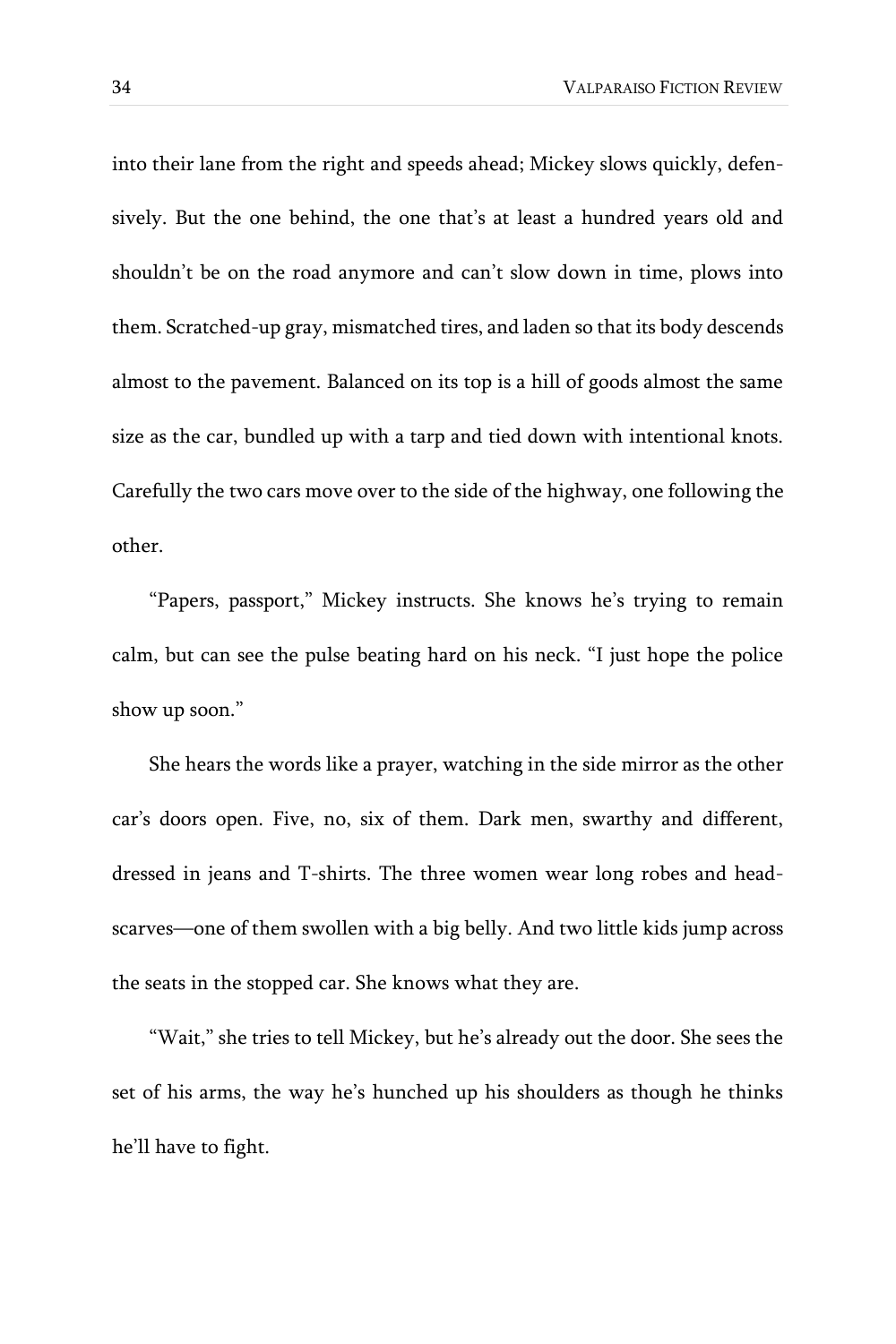The oldest man is trying to communicate. He wears a smile, but Mickey can't understand. If pushed, Mickey would throw the first punch even though they're outnumbered. That new fear propels her from the car.

"Bonjour," she finds herself offering.

"Bonjour, Madame," the man says with a nod of his head. He's holding all the papers, a cell in the other hand. "Vous parlez francais?" he asks.

I will try, she tells the man, her pulse stronger than her voice. She translates: "He's already called the police. No one is hurt. That's the most important thing. He is sorry. Something was loose on top. He heard the noise, and they were worried it would fall on the road. So they slowed down. Presents for the family in Algeria. You understand, Madame, one cannot return home without presents."

His French is heavily accented, guttural, r's tumbling around his mouth. He runs nicotine-yellow fingers through his gray hair.

Mickey mumbles, "Maybe someone younger should have been driving," then steps back when the man puts a hand on his shoulder.

In another minute, the group by the roadside has decided. They open the trunk, pulling out cushions, several pots, a bottle of water. The oldest woman, maybe this man's wife, touches her arm. Come, she motions, come. The air is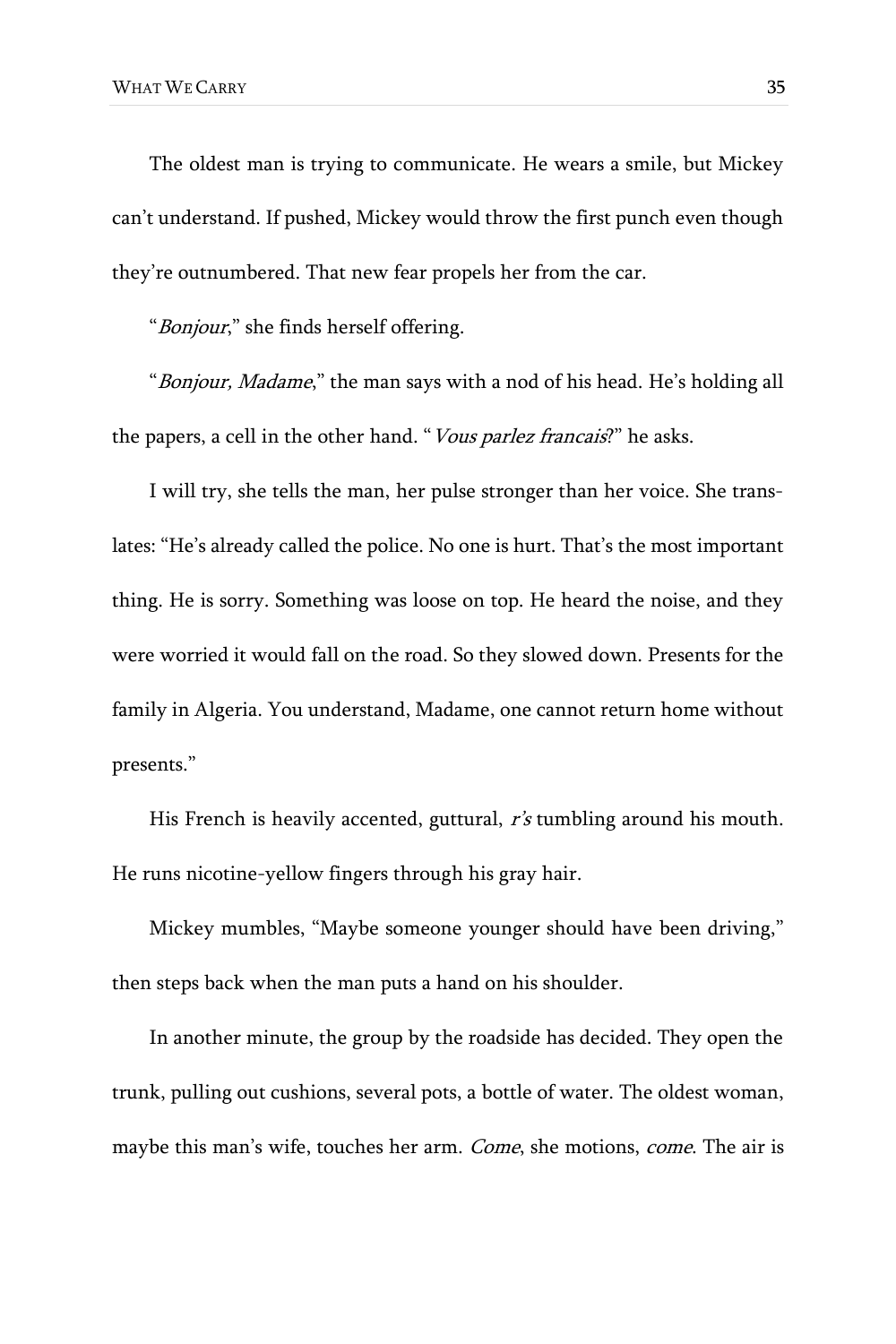heavy with threatened rain. Clouds hang on the mountains in the distance. Perhaps they are the Alps. Insane cicada sound indifferently in the brush. Come, the woman motions again.

The other women spread a blanket on the other side of the barrier. The pregnant girl—she can't be older than eighteen, Jenna decides—takes a metal stove and lights the oil below the pot that she fills with water from a bottle.

"Sit here," she says in French.

But Jenna stands at the edge of the blanket. The women speak to each other in Arabic, while the children rest against the oldest woman's knees. Grandchildren, Jenna thinks.

Once she traveled across Europe. A backpack across her shoulders. Her thumb in an easy attitude of ride soliciting. But that was so long ago, before her mother. Once, she might have found a life without children, a different adventure, and not an accusation.

The young girl points to the other women. "Maman," she says about the middle-aged woman, "Grandmère," she adds, kissing the older woman's hand. Then she says, "We are like *les chameaux* that cross the desert." She is laughing. "Camels who carry everything on our backs."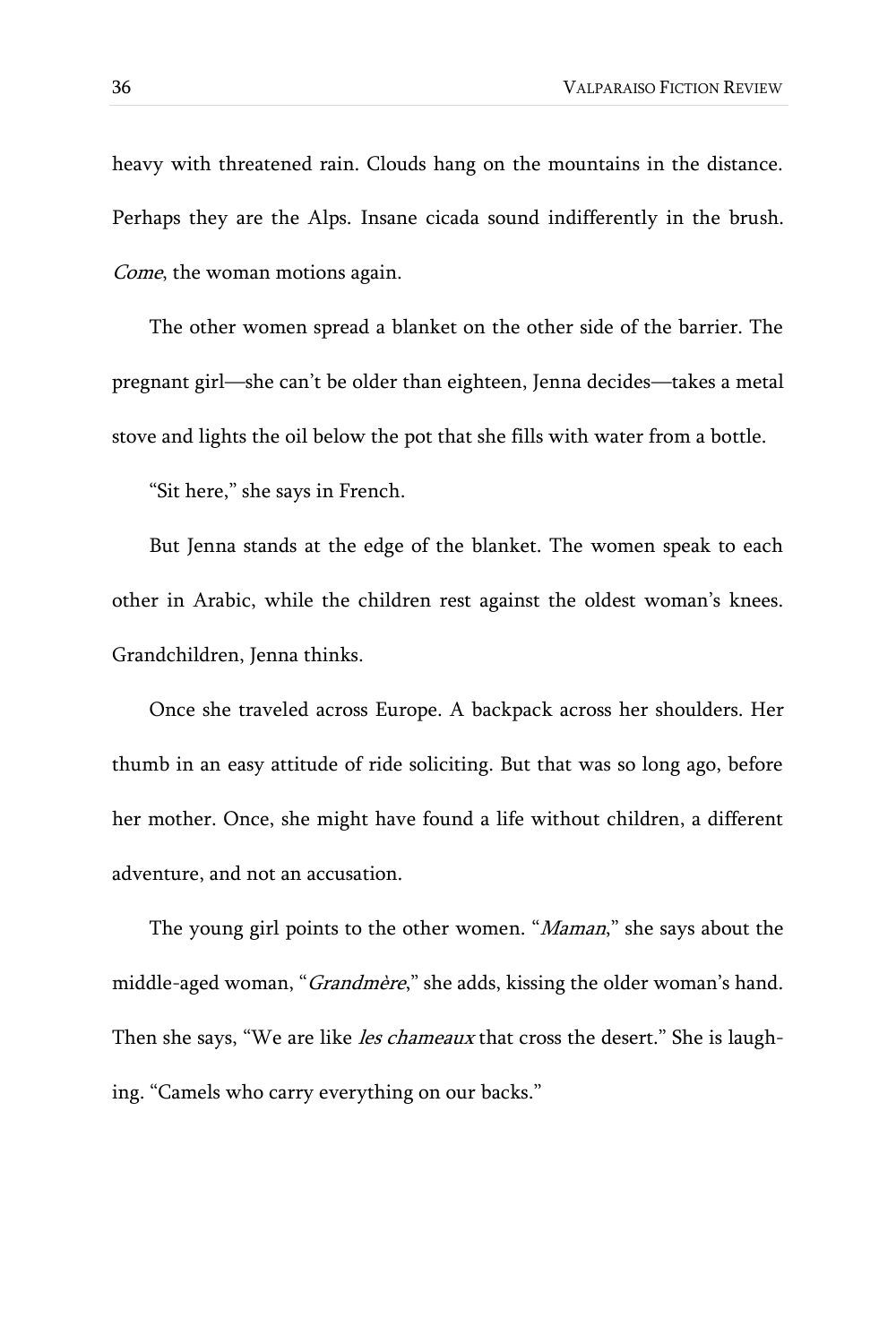The women press fresh mint into the pot filled now with tea. Then more cubes of sugar than Jenna would digest in a month.

Mickey calls, "Please, Jenna, don't be too friendly. We don't know who they are. Once the cops come, we're leaving."

But for a moment the fear is silent. Her husband walks back and forth along the road, watching his cell as though the solution will arrive on the screen more quickly than will a car with flashing lights on the road. The old woman stands up and takes her hand, pulling Jenna down to the blanket. There are no teeth along her top gum, but she smiles anyway. For a long moment, everyone silently watches the water boil until the tea is ready and a tin of cookies appears along with more offered sugar. Jenna sips slowly from the amber glass. She breathes in mint and tastes almonds.

The old woman points to the children eating beside them. Them...you?

Jenna shakes her head, no. "We wanted them," she says in English, "but nothing worked. And lately," no one will understand what she says, a freedom to give form to the words, "we stopped. When my mother got sick, I think I gave up. Accept the inevitable, Mickey says. But I think, why create a life that will suffer and die? Why take the chance on losing another person? Better to stay like this, I think. Empty but without pain."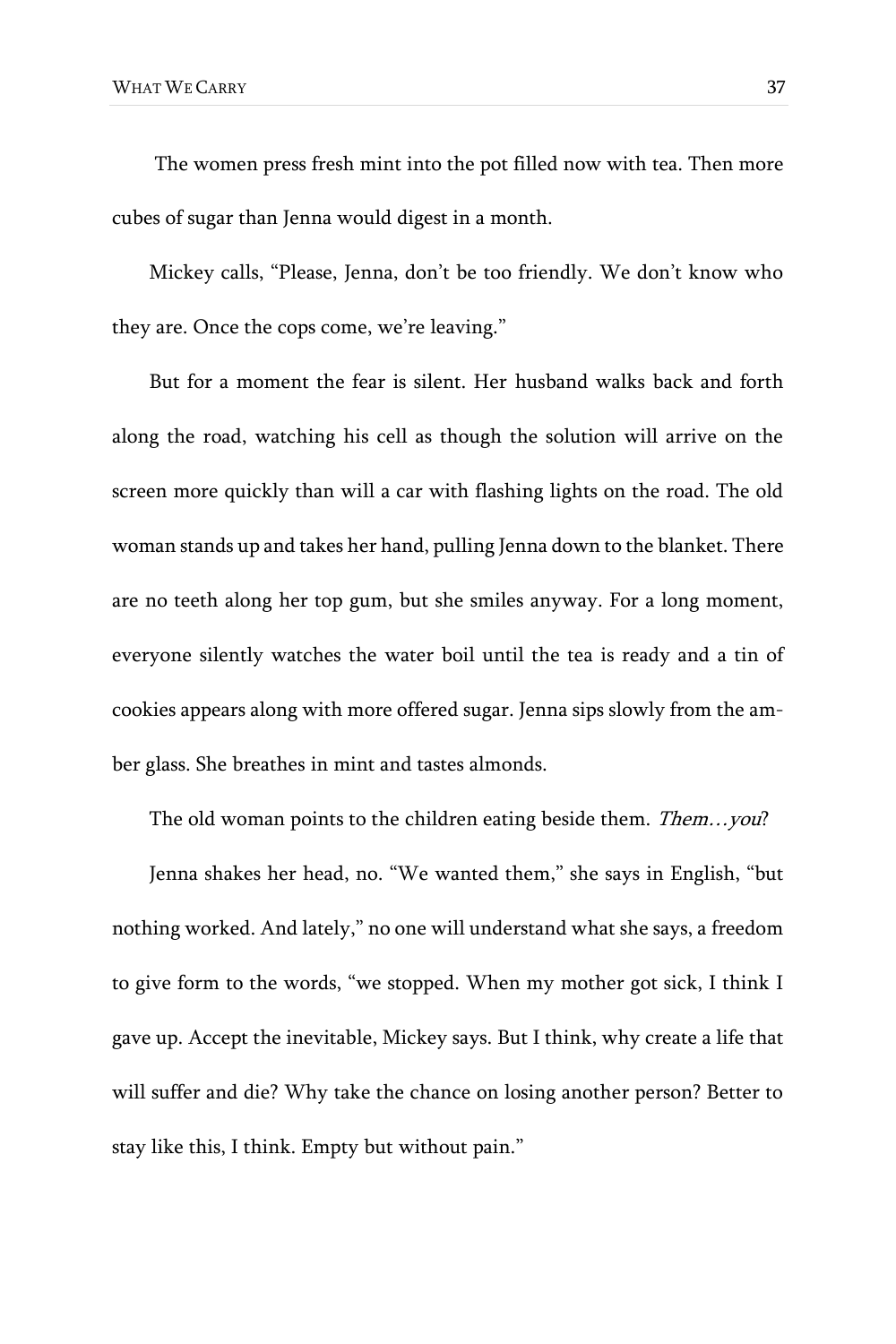She has spoken so softly, the other women lean in to listen. They talk to each other in Arabic. The grandmother reaches over to stroke Jenna's hand. They know whatever she has said is not happy news, not gratitude for three children who wait at home with an aunt, or the joy while they take this vacation, or perhaps news of a new pregnancy. Jenna's sadness floats in the air to settle on their shoulders. Even the children are quiet.

### §

It seems forever before the flashing lights draw close. The women turn in the same direction, and the men come together. Mickey calls her, and Jenna leaves the safe island of the blanket. "Merci," she says, handing the glass to the grandmother.

The cops don't touch their guns like they do in America. "Nothing to be afraid of," Mickey says to himself. She stands next to him, ready to explain.

But the cops speak English, heavily accented, the  $th's$  all  $z's$ , and sexy if mumbled in a café and not on the side of a highway. When they question the Arabs in French, the tone is hard, brittle, as if their voices are the weapons, their authority the shields.

"What are they saying?" Mickey asks.

"It's so fast," Jenna answers. "They're not happy."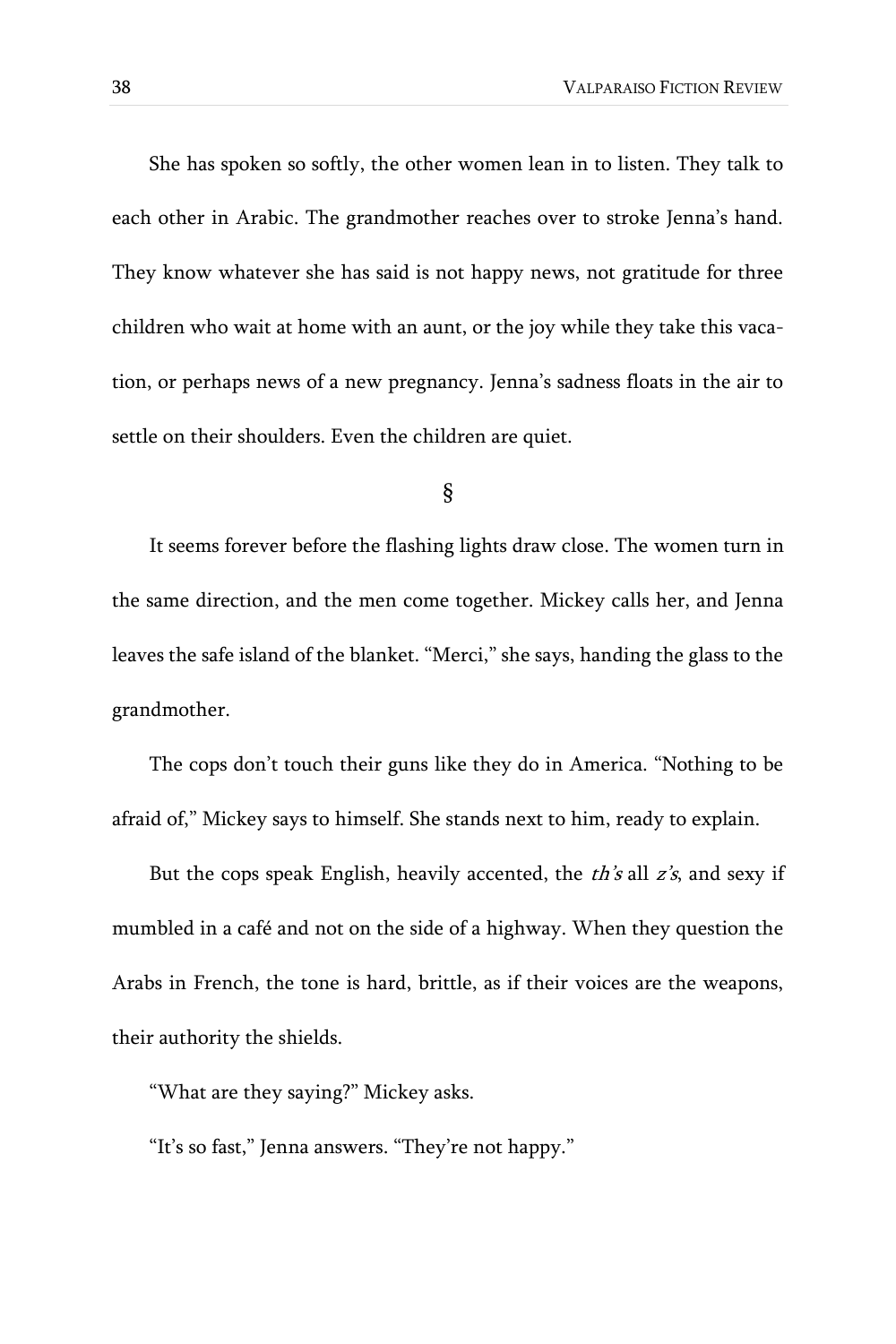"That much I get. Is there going to be trouble?"

Jenna understands the accusation. "I know the car is dangerous, packed like that," she tries to tell the cop. "But…"

"Madame, we have regulations," the cop insists. "All over the road—camel cars. We issue tickets. There's been news reports about the accidents. A public menace. A real danger."

"It was the rain, not the roof that caused the accident. I'm sure they didn't mean…"

"Madame, you are kind. But things fall from the roof, clutter the road, perhaps blind a driver's window. Or smash right through. What if you'd been behind that car in that situation?"

She hears this cop complain to the other: "Les Americans pensent qu'ils peuvent nous dire…" Americans think they can tell us…

"I think a little understanding would be," she searches, "kind."

"Jenna," Mickey urges.

"Madame, this is our country and our problem." The words sound as though they come from a book of instructional terms.

"Perhaps just a ticket," Jenna tries.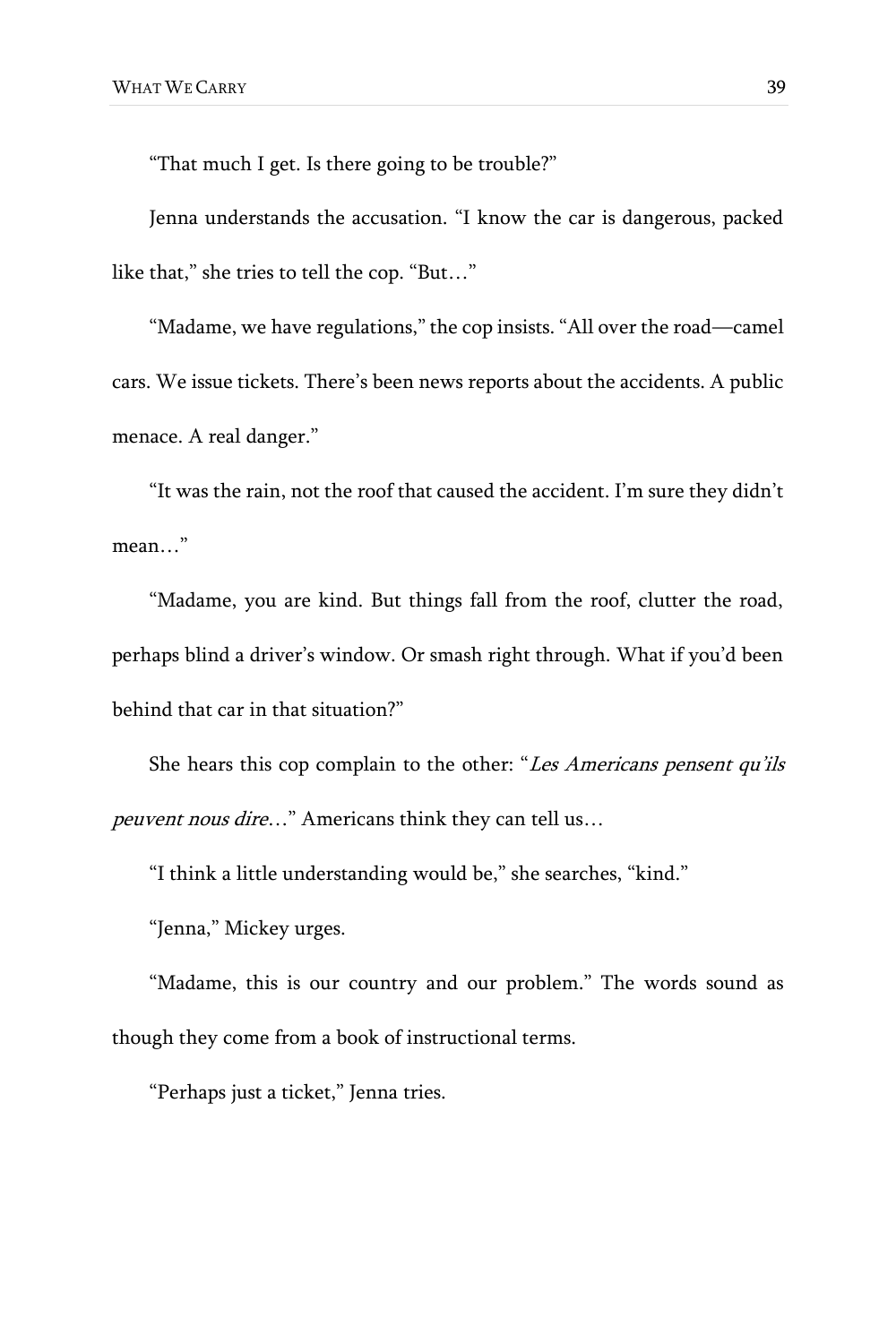Now the youngest man blusters in quick Arabic, his arms waving in the air. It takes only a moment for the cop to catch an arm and twist it behind the man's back, pulling it up into an absurd angle that surely, Jenna thinks, must break bones. The old man tries to soothe the cop. The women scream, and the children leave the blanket to run over. In a second, the teapot is overturned and the blanket jumbled by the jostling feet.

"No, don't," Jenna cries, as the cops push the offender into the back of the car. "They're only going home with presents."

"French citizens, Madame. Same regulations for everyone," the cop replies.

The police car disappears down the road with its lights flashing again. The others pack up their picnic and repack the roof. No one laughs now or offers friendship. In a moment, they are left on the side of the road, only the disturbed dust and empty box of sugar beside the road testifying that the moment had existed. Mickey's arm is around her shoulders, his face buried in her neck.

"I didn't want to make trouble," he murmurs. "I was just following the rules, like at home. Call the cops, right?" He is looking for forgiveness. "I hope everything will be okay." Mickey holds onto her hand, all the time, staring into the distance.